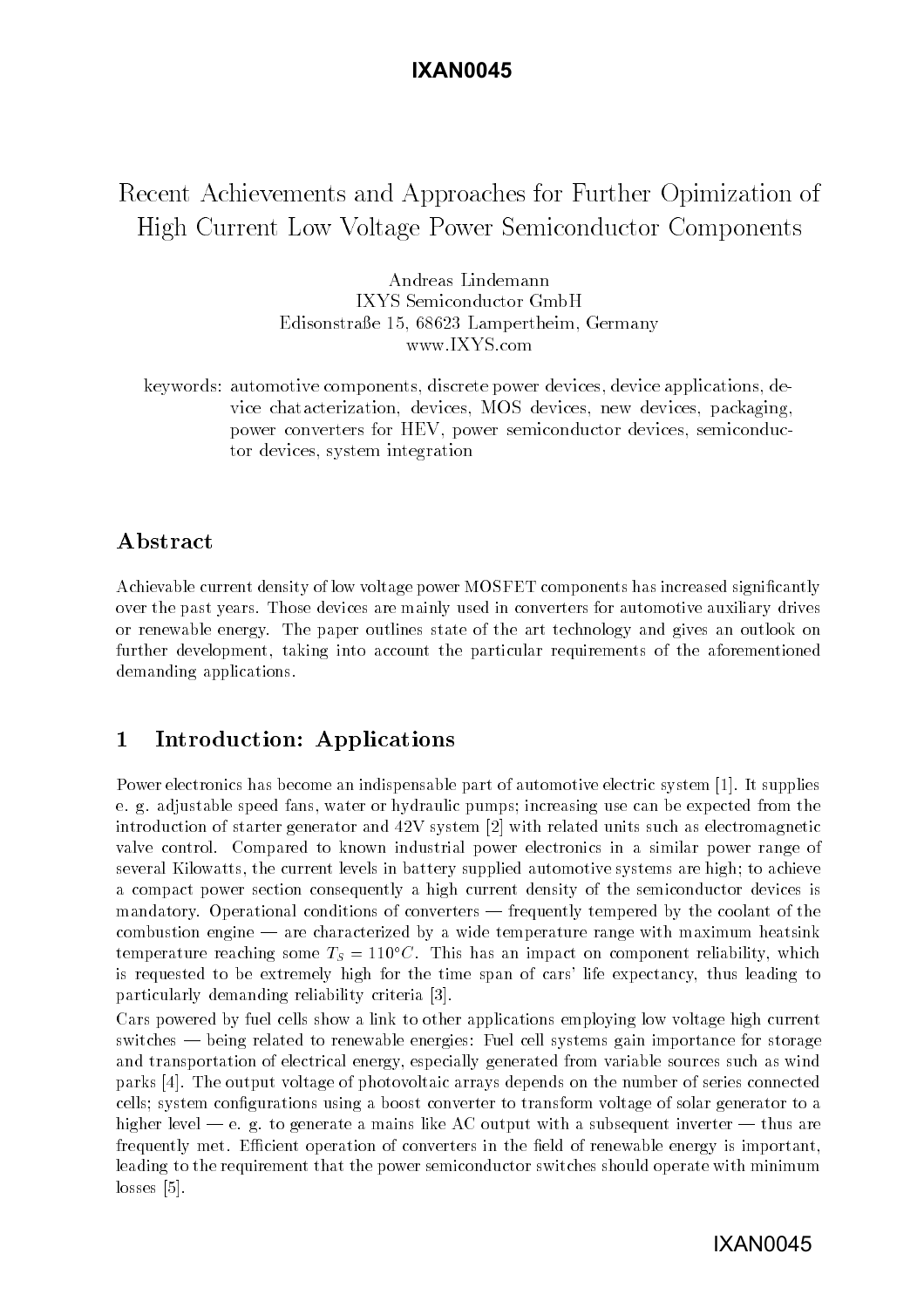## $\overline{2}$ State of the Art

Figure shows the development of current density current per volume of isolated power semiconductor components with MOSFETs over the last years: The devices listed up to 2002 currently are in production while the types in 2003 are under development, their characteristics thus tentative.

The arrangement in the gure refers the sum of DC current capabilities ID- of all switches in the component at a case temperature of  $T_c = 80^{\circ}$ C according to

$$
I_{D(T_C)} = \sqrt{\frac{T_{Jmax} - T_C}{R_{DSon}(T_{Jmax}) \cdot R_{thJC}}}
$$
\n(1)

with  $R_{DSon}(T_{Jmax})$  being the chips' on state resistance at maximum junction temperature and  $R_t$ thj $\sigma$  the thermal resistance from junction to case-from  $\sigma$ values, components with a blocking voltage  $U_{DSS} = 100V$  have been chosen for reference; current capability of devices with different blocking voltages has been rerated, assuming a dependence of on state resistance from blocking voltage

$$
R_{DSon} \sim U_{DSS}^{2,6} \tag{2}
$$

To obtain current density as logarithmically scaled on the vertical axis the sum of switch current is the volume  $\mu$  of device package this includes the volume of plastic package this includes the volume of plastic plastic package this includes the volume of plastic plastic plastic package the volume of plastic plasti body itself and in case the device provides leads for soldering into a printed circuit board its prolongation over the wide portion of the leads which will determine the distance between plastic body of assembled device and board-

Table 1 gives some details about the parts depicted in figure 1: The type designation is assigned to the aforemention including  $\mathcal{L}$  . In applicable including the calculated including the calculated value of  $\mathcal{L}$ reference; further, circuit and component dimensions are indicated as well as kind of chips and packages-

| modules             |                             |                                |                                |                                    |  |  |  |  |
|---------------------|-----------------------------|--------------------------------|--------------------------------|------------------------------------|--|--|--|--|
| type                | VMO650-01F                  | VMM650-01F                     | VWM350-0075P                   |                                    |  |  |  |  |
| <b>MOSFET</b>       | planar                      | large planar                   | trench                         |                                    |  |  |  |  |
| $U_{DSS}$           | 100V                        | 100V                           | $75V$ (ref: 100V)              |                                    |  |  |  |  |
| $I_{D80}$           | 650A                        | 500A                           | 275A (ref: 185A)               |                                    |  |  |  |  |
| circuit             | single switch               | phaseleg                       | sixpack                        |                                    |  |  |  |  |
| package             | module                      | low $L_p$ module               | low profile module             |                                    |  |  |  |  |
| dimensions          | $110 \cdot 62 \cdot 30mm^3$ | $110 \cdot 62 \cdot 30 mm^{3}$ | $93 \cdot 40 \cdot 17 \, mm^3$ |                                    |  |  |  |  |
| discrete components |                             |                                |                                |                                    |  |  |  |  |
| type                | FMM150-0075P                | FMM300-0055P                   | FMM200-0075P                   | GWM160-0055P3                      |  |  |  |  |
| <b>MOSFET</b>       | trench                      | trench                         | trench                         | trench                             |  |  |  |  |
| $U_{DSS}$           | $75V$ (ref: $100V$ )        | $55V$ (ref: 100V)              | $75V$ (ref: 100V)              | $55V$ (ref: 100V)                  |  |  |  |  |
| $I_{D80}$           | 125A (ref: 85A)             | 230A (ref: 100A)               | 170A (ref: 115A)               | $125A$ (ref: 55A)                  |  |  |  |  |
| circuit             | phaseleg                    | phaseleg                       | phaseleg                       | sixpack                            |  |  |  |  |
| package             | ISOPLUS $i4^{TM}$           |                                | ISOPLUS $i4^{TM}$ (DAB)        | <b>DIL1000</b><br><b>ISOPLUSTM</b> |  |  |  |  |
| dimensions          |                             | $(21+2, 24)$ 20 $5mm3$         |                                | $(25+4)$ 37.5 5 $mm3$              |  |  |  |  |

Table 1: technologies and basic ratings and characteristics of isolated high current low voltage power MOSFET components

At a first glance, figure 1 illustrates a dramatic increase of current density by a factor of more than the following property which come and the following more detailed observations can be more than  $\mathbb{R}^n$ 

 $\mathcal{A}$  dimensions are the set of  $\mathcal{A}$  and  $\mathcal{A}$  are the set of  $\mathcal{A}$  and  $\mathcal{A}$ 

## IXAN0045

 $\cdot$  - $\blacksquare$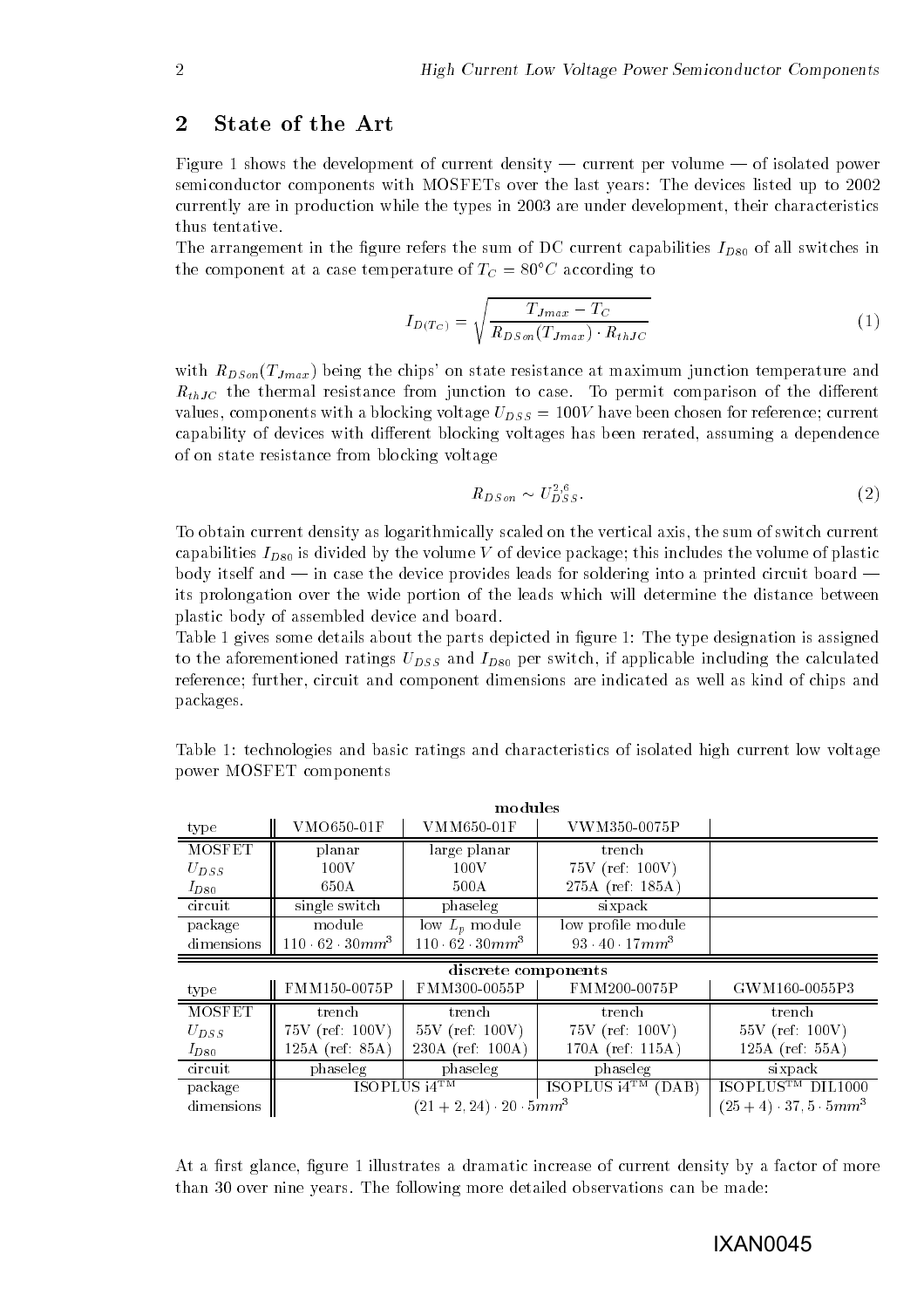

Figure 1: development of current densities of isolated high current low voltage power MOSFET components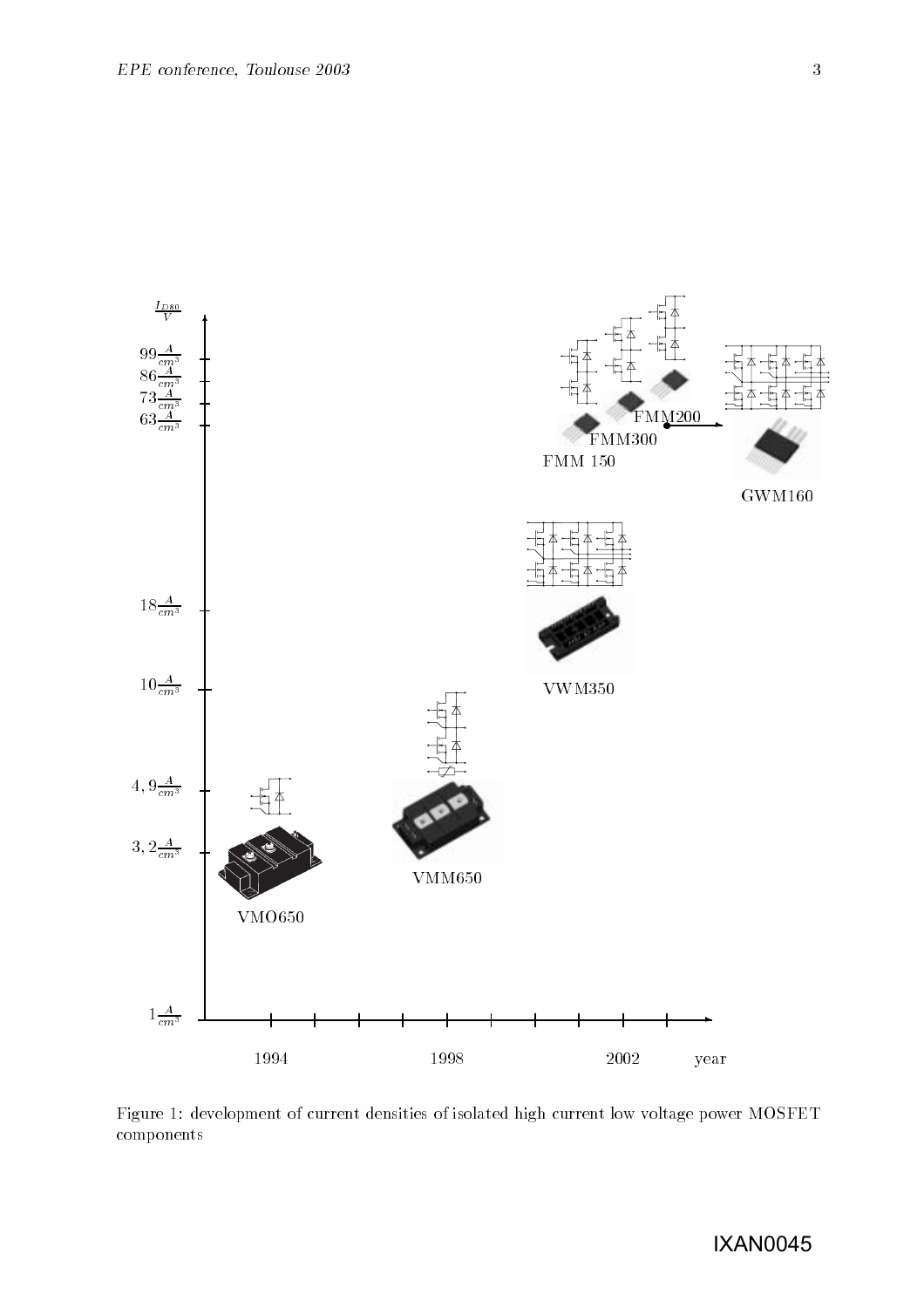Current density of isolated discrete components generally is higher than of modules- This is obvious comparing the group of discretes  $(FMM, GWM)$  with the group of modules  $(VMO,$  $VMM, VWM$  in figure 1, in particular also with regard to  $FMM150$  and  $VWM350$ , both using the same chip technology and generation.

The root cause for this is packaging technology.

the degree of integration of integration density and course of integration and the course of  $\alpha$ time within the reason give part is the state of the two t

Progress in MOSFET technology permits to reduce on state resistance  $R_{DSon}$ , leading to higher current capability according to equation - This becomes visible e- g- in the higher current density of  $\text{FMM}300$  compared to  $\text{FMM}200$ , using the same packaging technology but subsequent chip generations.

An optimization of package design, matched to the particular MOSFET devices, also contributes to this effect as the difference between FMM200 and FMM300, both using the same generation of MOSFETs, but FMM200 in a redesigned internal package layout. shows-

 The continuous development permits the incorporation of increasingly complex topologies into the same kind of package- This is obvious for the modules having undergone the de velopment from single switch VMO via phaseleg VMM up to three phase bridge VWM for AC motor drives; with the introduction of DCB based ISOPLUS<sup>TM</sup> packaging technology, the same could be achieved for isolated discrete devices where the phaselegs FMM will be complemented by a three phase bridge GWM-

It should be noted that current density is lower for devices incorporating a more complex  $\mathcal{L}_{\mathcal{L}}$  and the same chip technology cf-chipses is a chip control of  $\mathcal{L}_{\mathcal{L}}$ the necessity to integrate interconnections which are situated outside of the devices with more simple topologies- materials needs interconnections needs need separately separately. can however be expected to overcompensate this effect on system level, making the system most compact, using devices with highest degree of integration.

The following sections - and - will more in detail deal with MOSFET and in particular packaging technology which have been explained to be the root causes for the development outlined in figure 1.

## 3 Technological Background

### -MOSFET Technology

Several steps in chip technology have contributed to the development as outlined in figure 1. According to table initially planar MOSFETs have been used- Those devices with a structure as sketched in figure  $2$  (left) are derived from MOSFETs with higher blocking voltage; to optimize  $\mathbf{u}$ as for induction motors at  $\alpha$  inductions at the devices become in this case of this chips of the  $\alpha$ have been improved by a new generation which also comprised chips with a considerably large area of fo*untif*, designated as alarge planar – MOSFETs in the table.

A fundamental increase of devices
 current density is tied up with the introduction of trench MOSFETs- Unlike planar MOSFETs with a basically horizontal channel leading to JFET effect between the cells, they provide a vertical channel as schematically depicted in figure 2 right- This principle is known for years several subsequent generations have been developed improving electrical characteristics in particular on state resistance  $\mathbb{P}^{\mathsf{r}}$ trench structures and reduced cell pitch  $[7]$ .

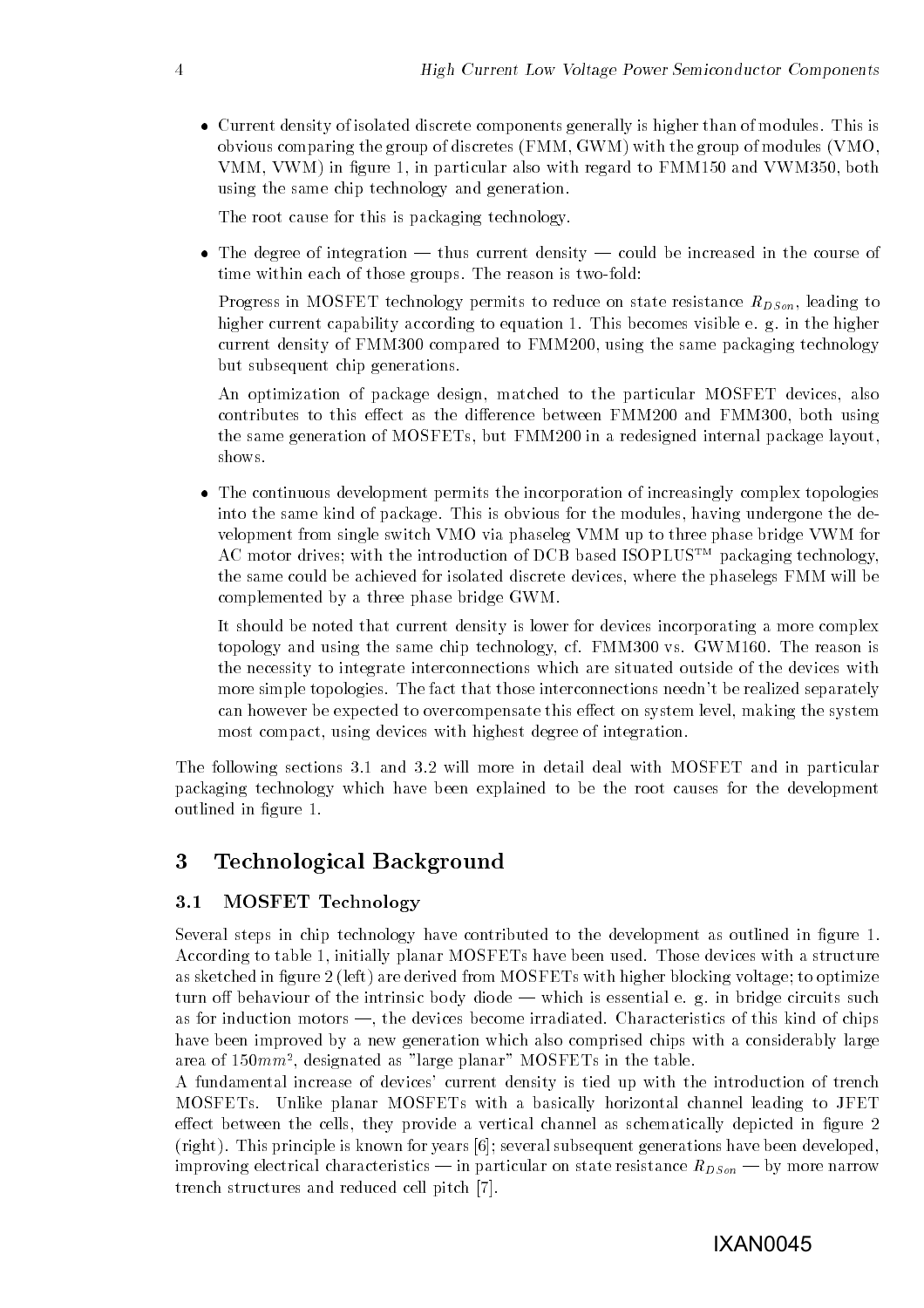

Figure 2: cross section of a planar (left) and a trench MOSFET (right)

### - - -Packaging Technology

The package protects the chips against environmental influence, it provides leads for the electrical connections and a thermal interface towards heatsink-interface towards the modules interface interface to  $[9][10]$  under question in this paper are based on ceramic substrates with metal layers bonded on to and both and both with copper sheets on  $\Delta \subset \mathcal{A}$ parts of the external leads are soldered onto the structured top metallization of this substrate electrical connections from the top sides of the chips are effectuated by aluminium wire bonds. The bottom metallization of the substrate is intended to be pressed to heatsink for thermal coupling- the remaining course surface is an emodule package is a mode of plastic frame being filled with silicon gel and possibly additional epoxy, while discrete packages' body consists of solid moulded plastic- This is a reason for the dierence in current density between the groups of modules and discretes noted in section  $\mathbf{r}$  and  $\mathbf{r}$  and  $\mathbf{r}$  and  $\mathbf{r}$  and  $\mathbf{r}$  and  $\mathbf{r}$  and  $\mathbf{r}$ a smaller volume than the multiple components of module package which in addition provides means for screwing down to heatsink, being substituted by external spring clips in case of isolated discretes.

Conventionally DCB substrates with a ceramic thickness of - mm have been employed as base for modules which has been maintained for the isolated for the isolated discrete and isolated particles. in the field of modules and discretes aim at a reduction of the related thermal resistance  $R_{thJC}$ according to each communication of the state of the state of the state of the state of the state of the state o isolation voltage of at least several hundreds of Volts is sufficient for low voltage components. Thermal resistance from junction to case  $R_{th,IC}$  has been shown to be some 30% better, while thermal resistance from case to heatsink  $R_{thCS}$  remains unchanged; measurements are in good accordance with thermal modelling-

The following subsections deal with several aspects of packaging technology which have shown to be of particular importance for the use of high current low voltage power semiconductor components in applications such as mentioned in section Parasitic eects in particular mounting resistance as explained in section - - and parasitic inductance according to section  $\blacksquare$  are constructing of a circuit increases of a circuit increases of a circuit increases of a circuit increases of a circuit increases of a circuit increases of a circuit increases of a circuit increases of a circuit and carrent reverses and the practice of the separately for sake of clearness are treated separately for sake of course superpose on each other-courses and the management of the taken of the coupling capacities may be taken into account, which however have been shown to remain relatively low for components with isolation by ceramic substrates - Moreover section - - covers some essential aspects and approaches how power electronics has been and may in future be further enabled for operation under harsh environmental conditions as outlined in section 1 with reference to automotive applications-

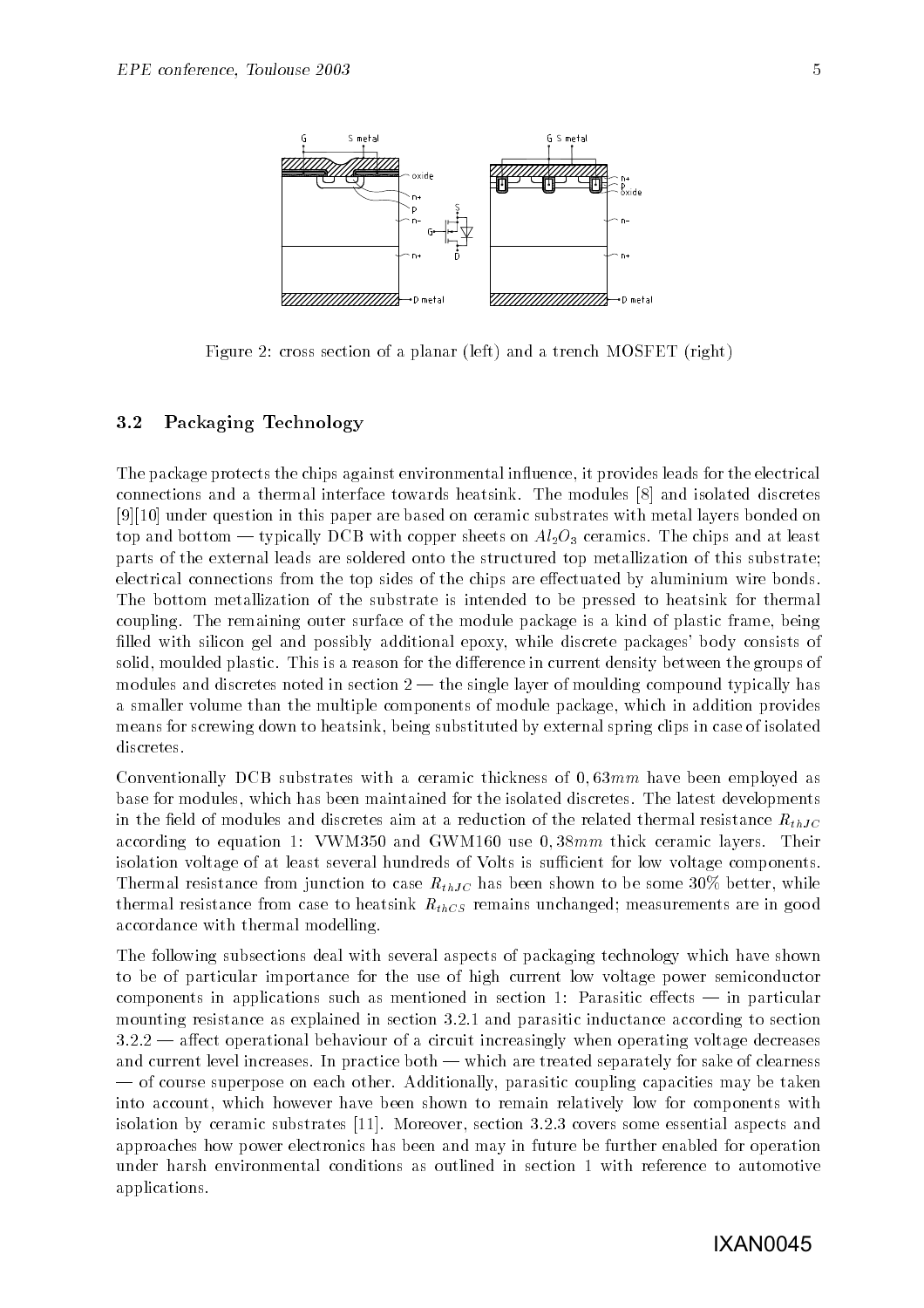## Mounting Resistance

The schematic of a phaseleg consisting of two MOSFETs  $T_1$  with  $D_1$  and  $T_2$  with  $D_2$  in figure 3 left is complemented by resistances which result of the aforementioned electrical interconnec  $\ldots$  through leads with a current metallization-current metallization-current owners are  $\ldots$  and  $\ldots$ through MOSFET  $T_1$  being turned on, a voltage drop

$$
U_{L_{+}L_{1}} = (R_{D1} + R_{DSon} + R_{S1} + R_{L1}) \cdot I_{D1}
$$
\n(3)

occurs between L which may be significantly important than RDSon -  $D\Gamma$  and to the fact  $\Gamma$ that on state resistance of today's trench MOSFETs can be sufficiently low in the order of magnitude of few Milliohms to meet  $R_{Dson} \approx R_{D1} + R_{S1} + R_{L1}$  for high current devices.



Figure 3: phaseleg circuit with mounting resistances (left) and parasitic inductances (right)

The indication of characteristic value  $R_{DSon}$  in device data sheets refers to the voltage drop which can be measured between the terminals, i. e. gives  $R_{DSon, database} = \frac{P_{D+D+1}}{I_{D+1}}$  according to equation 3 or the corresponding value for  $T_2$  in case the sum of mounting resistances is higher in its current paths  $\mathbb{Z}^D$  rs-202  $\mathbb{Z}$  rs-DI rs-201  $\mathbb{Z}$  accurate for a construction for a the calculation of MOSFET power loss or current rating respectively according to equation 1. Contrary, a considerable portion of losses  $P_{VM} = (R_{D1} + R_{S1} + R_{L1}) \cdot I_{D1}^{-}$  occurs outside the chips, heating up parts of the package to an extent which is difficult to exactly quantify:

 Losses in the terminals may be dissipated to heatsink in the same way as losses in the chips in case that is not directly joint to the substrate in the substrate and the substrate of the substrate  $\mathbf{I}$ those external connections are designed to remain cool during operation, which in a DC approach is a question of cross section, heat dissipating surface and ambient temperature; this way they would not additionally heat up the device and may even contribute to cooling of its leads.

To prevent the terminals from overheating and package current rating and  $\mathcal{L}(\mathbf{A})$ as maximum in the indicated on the following and the following on the continuation depends on the the complete of terminal a reasonable limit for solder pins would e-define pins would e-define  $\mathcal{L}$ of their soldiers in the specific strengthen to an appropriately designed to a strength current and continuous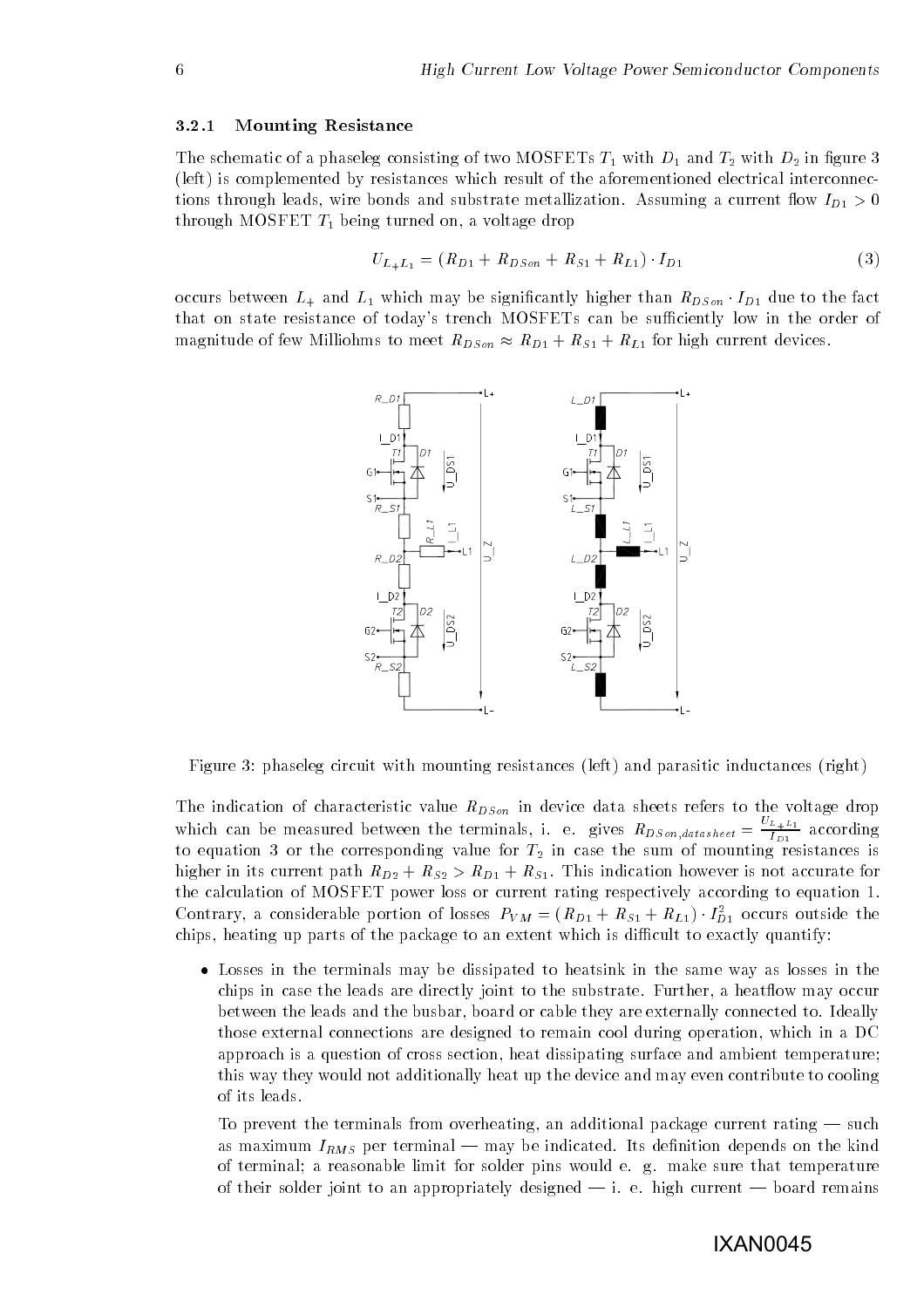signically below melting point of the solder-current package current medicines iRMS. often is above chip current limitation and complication application application application applications of the with high heatsink temperatures, it may be a more severe constraint in other low voltage converters such as for renewable energy systems-

• Another limiting factor for the device current rating  $I_{RMS}$  may be the wire bond connections- Their resistance and thus power losses generated in them depend on length and cross section thus also on the number of paralleled wires- Temperature results of power losses and ambient conditions: While heat dissipation from the bond wires towards isolating silicon gel or moulding compound is low heat transfer may occur from the chips to the wire bonds from the wire bonds to the cooled substrate and from the wire bonds to  $\mathcal{U}$  the terminals or vice versa-independent levels may cause the wires the wires the wires the wires the wires the wires the wires the wires the wires the wires the wires the wires the wires the wires the wires the w fuse, a reasonable current limit  $I_{RMS}$  will take into account ageing effects limiting device  $reliability$  [12].

As a remedy it has been proposed to replace at least parts of the wire bonds in the main current paths by solid metal clips as known from thyristor devices or to optimize wire bonding as described below for a new high current device-

• The current paths in the substrate metallization also contribute to power losses  $P_{VM}$ , however typically do not limit device current capability because of the thermal coupling of substrate to heatsink-

Figure 4 depicts a new device which is currently under development [13]: As mentioned in section it is a discrete device incorporating a three phase MOSFET bridge- Several details visible in the cut off view show how a dedicated design for a low voltage high current component can take the respective particularities into account and thus lead to an optimized solution



Figure 4: external view (top left), enlarged cut-off view (top right), schematic (bottom left) and pinout (bottom right) of proposed GWM160-0055P3 component

The model current terminals L L and L and L and L and L and L and L and L and L and L and L and L and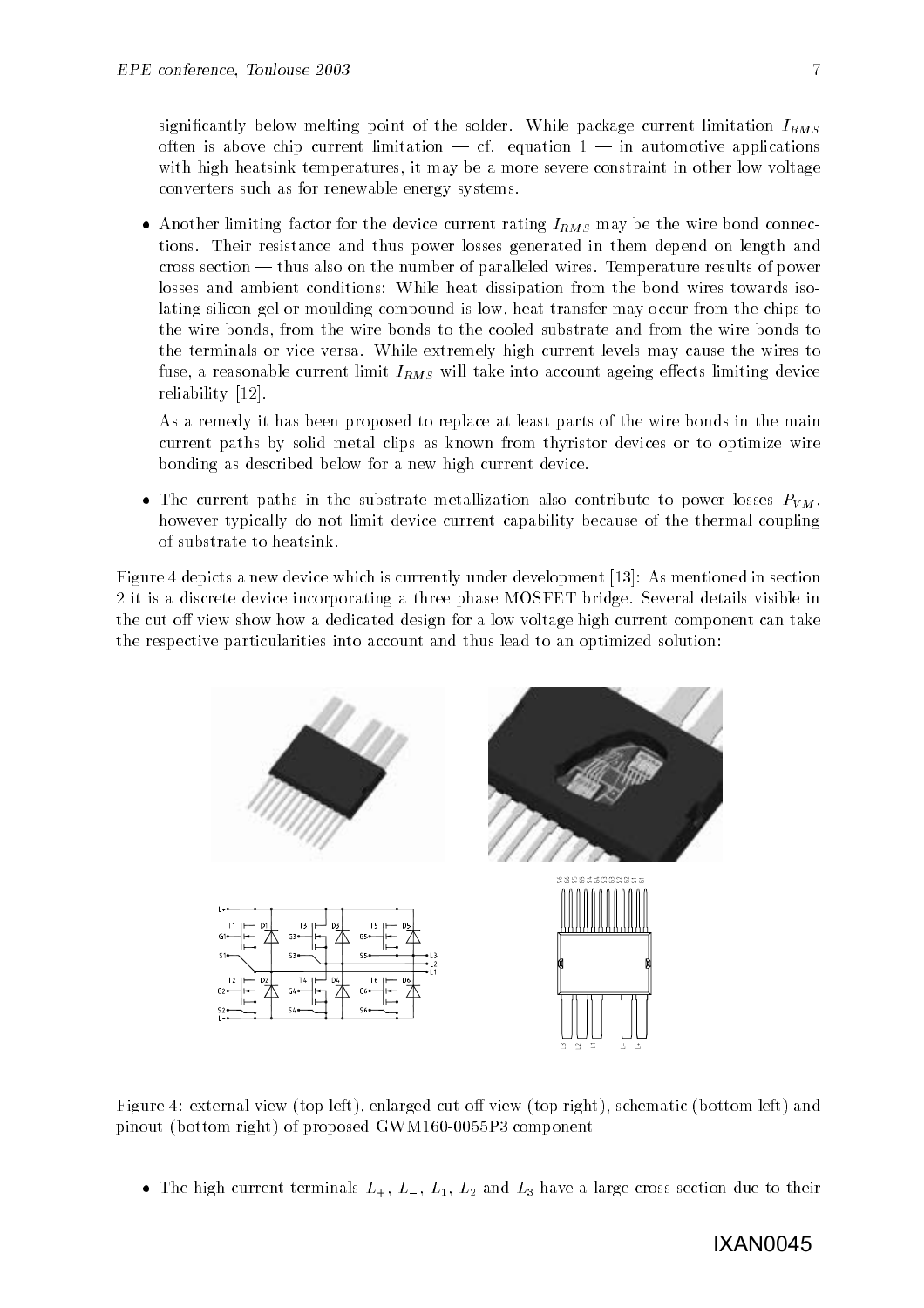with a further the matches in the model of meat up is prevented by the strong the thermal coupling the theory substrate.

• Contrary to most standard discrete devices, a high number of five wire bonds can be placed on the source of the chips leading to a considerable cross section of the wire bond connections in the main current paths- with wires are short with a length in the short with  $\sim$ of magnitude of 1cm between chip and substrate, where all of them end on a conductor which is the through through the ceramic substrate-through the ceramic substrate-through the ceramic substratethe wires and wire temperature are minimized-

### -----Parasitic Inductance

Figure 3 (right) shows parasitic inductances being distributed in the phaseleg circuit with basically the same arrangement as mounting resistances- In voltage source inverters this circuit is suitable for the voltage between the terminals L and L- and L- and L- and L- and L-  $\ldots$  .  $\mathcal{L}$  is kept as constant as possible by capacitors- To determine the eects of parasitic inductances a commutation interval is considered in the following where the load current is assumed to have a constant positive value  $i_{L1}(t) = I_{L1} > 0$ .

There is the general relationship between the currents

$$
i_{D1}(t) - i_{D2}(t) = i_{L1}(t) = I_{L1} > 0
$$
\n<sup>(4)</sup>

Before the commutation, the load current flows via  $T_1$ :

$$
i_{D1}(t) = i_{L1}(t) = I_{L1} \text{ and } i_{D2}(t) = 0 \tag{5}
$$

When  $T_1$  turns off, the current will commutate from  $T_1$  to the intrinsic free wheeling diode of  $T_2$ :

$$
\frac{di_{D1}}{dt} - \frac{di_{D2}}{dt} = \frac{di_{L1}}{dt} = 0 \quad \Rightarrow \quad \frac{di_{D1}}{dt} = \frac{di_{D2}}{dt} < 0 \tag{6}
$$

Calculating the loop voltage then leads to

$$
U_Z = (L_{D1} + L_{S1})\frac{di_{D1}(t)}{dt} + u_{DS1}(t) + (L_{D2} + L_{S2})\frac{di_{D2}(t)}{dt} + u_{DS2}(t)
$$
 (7)

and thus

$$
u_{DS1}(t) + u_{DS2}(t) = U_Z - (L_{D1} + L_{S1} + L_{D2} + L_{S2})\frac{di_{D1}(t)}{dt}
$$
\n
$$
(8)
$$

Considering  $\frac{dE_{\text{C}}}{dt} < 0$  according to equation 6, this means that the series connection of semiconductor devices  $T_1$  and  $T_2$  has to block a voltage being higher than of intermediate circuit. Assuming that the commutation of the current starts when  $T_1$  has taken over blocking voltage and the free wheeling distribution  $\mathcal{L}_A$  starts conduction of  $\mathcal{L}_A$  and  $\mathcal{L}_A$  . The conduction over  $\mathcal{L}_A$ peak at the device turning off occurs according to:

$$
\hat{U}_{DS1} = U_Z - (L_{D1} + L_{S1} + L_{D2} + L_{S2}) \frac{di_{D1}(t)}{dt} = U_Z - L_P \cdot \frac{di_{D1}(t)}{dt}
$$
\n(9)

This overvoltage peak is dependant on the sum  $L_P = L_{D1} + L_{S1} + L_{D2} + L_{S2}$  of all inductances  $\sim$  of constant voltage intermediate intermediate constant  $\sim$  constant voltage intermediate constants  $\sim$ 

It can be shown that the same result as above is obtained in case a possible coupling between certain inductances is taken into account, as may occur depending on the geometrical arrangement- The described approach can of course also be applied for the inverse commutation from the diode of  $T_2$  to the transistor  $T_1$  and for the opposite direction of load current  $I_{L1}$ .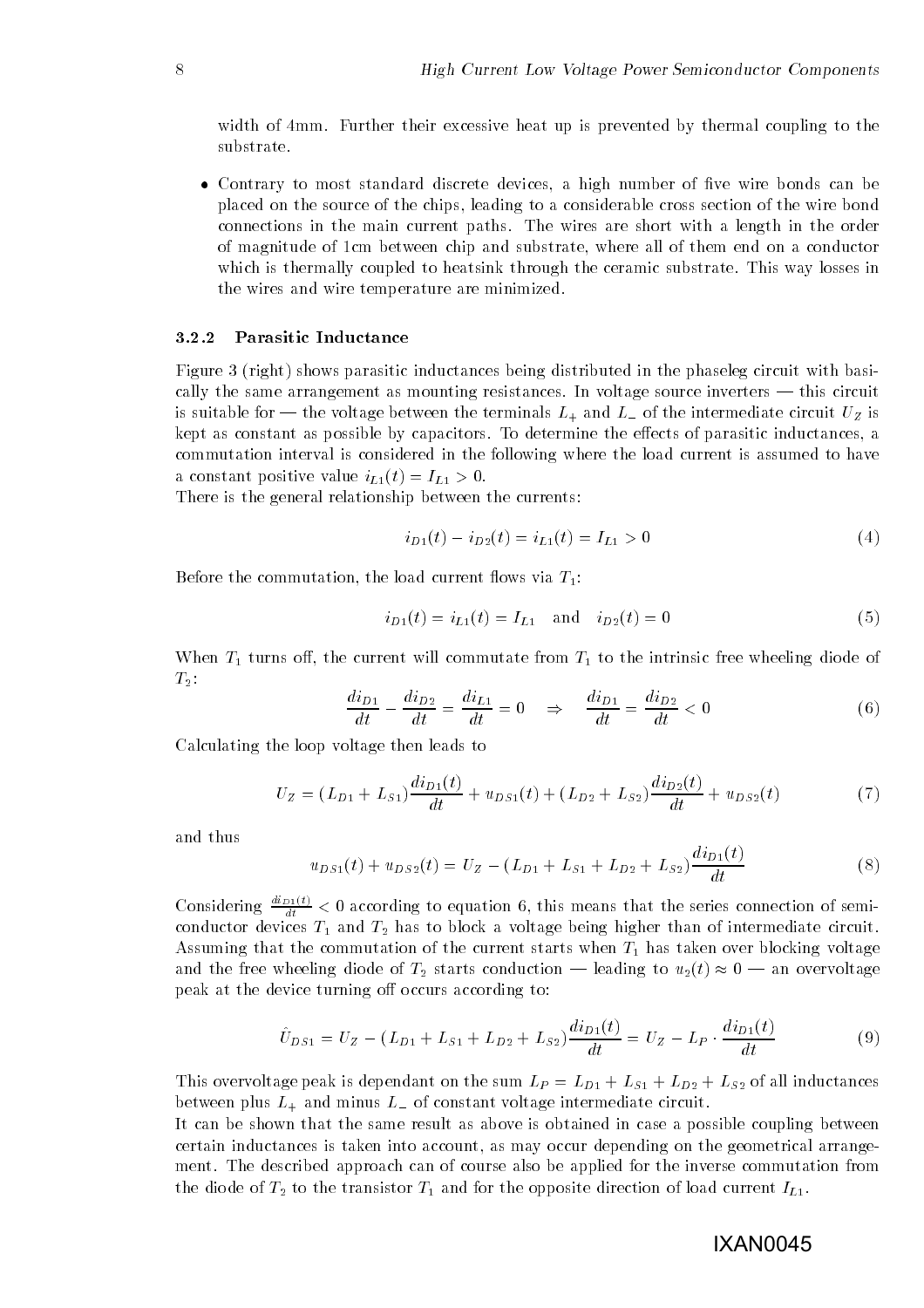An example shows why consideration of parasitic inductance may be essential in low voltage high current converters: It is assumed that in a  $U_Z = 12V$  system a current of  $I_{L1} = 100A$  is  $\mathbf{r}$  is a results inductance shall be LP  $\mathbf{r}$  inductance shall be LP  $\mathbf{r}$ 

$$
\hat{U}_{DS1} = 12V + 20nH \cdot \frac{100A}{50ns} = 52V \tag{10}
$$

Rated voltage of the MOSFETs must not be exceeded which means that under the above conditions a device rating of  $55V$  would be just sufficient.

For an appropriate design parasitic inductances of the whole circuit i- e- of the MOSFET device itself and of DC link should be taken into account- proposes the indication of parasitic inductance as a characteristic value LP for the device- The components this paper deals with exhibit values in the order of magnitude between few Nanohenries and few tens of Nanohenries; a dedicated geometry inside the component may help to keep parasitic inductance low as has been applied in the construction of VMM module cf- table - Complementary parasitic inductance of DC link strongly depends on its layout; in particular high current power sections may reach considerable values because of the length of current paths related to their mechanical dimensions- Additionally the DC link capacitors being intended to act as voltage sources, contribute to parasitic inductance.

A second effect of parts of parasitic inductance should be noted: In case the gate driver uses a portion of source main current path, this will result in an unwanted coupling of gate control and rent-that the most division of the tended to be turned to be turned on by a positive gate. voltage between  $G_2$  and  $L_-,$  the subsequent  $\frac{2L}{dt} > 0$  will lead to a reduction of gate voltage by  $L_{S2}$   $\frac{d}{dt}$ . I his can be avoided by separating current and control paths, thus using auxiliary s in the terminals and  $\mathcal{S}_2$  in the example referencing and in the formal for

Again figure 4 shows measures to minimize the aforementioned parasitic effects by device design dedicated to low voltage high current applications: Parasitic inductance between DC link terminals L-minimized by placing the respective pins and conductors close togetherflat geometry of the discrete component further guarantees short current paths with hardly any extension into third dimension- Additionally disturbance of MOSFET control by load current is avoided providing separate auxiliary source terminals associated to the respective gate terminals as specified in the pinout.

#### ----Reliability

As mentioned in section 1, reliability requirements for automotive applications are defined in al termints and it is general test methods and conditions can be found to give the found emechanisms related to load cycling have already been mentioned in section - --There are several other failure mechanisms caused by temperature cycling

• Conventional, non-isolated discrete components such as TO220 may exhibit chip crack or delamination of solder joint between silicon chip and copper carrier because of the mismatch between thermal expansion coefficients  $\alpha$  of silicon and copper, leading to me-

For the isolated components based on ceramic substrate, this paper deals with, chip crack is not a typical failure mechanism caused by temperature cycles- Delamination of the solder joint between chip and substrate will be experienced signification, and it at after the significant a higher number of cycles or at higher average temperature and temperature difference respectively due to the better match of silicon
s and DCB
s thermal expansion coecients  $\alpha$ .

Low temperature joining techniques have been developed [15] which might in future substitute the conventional soldering process further reducing the probability of the latter failure mechanism to a minimum.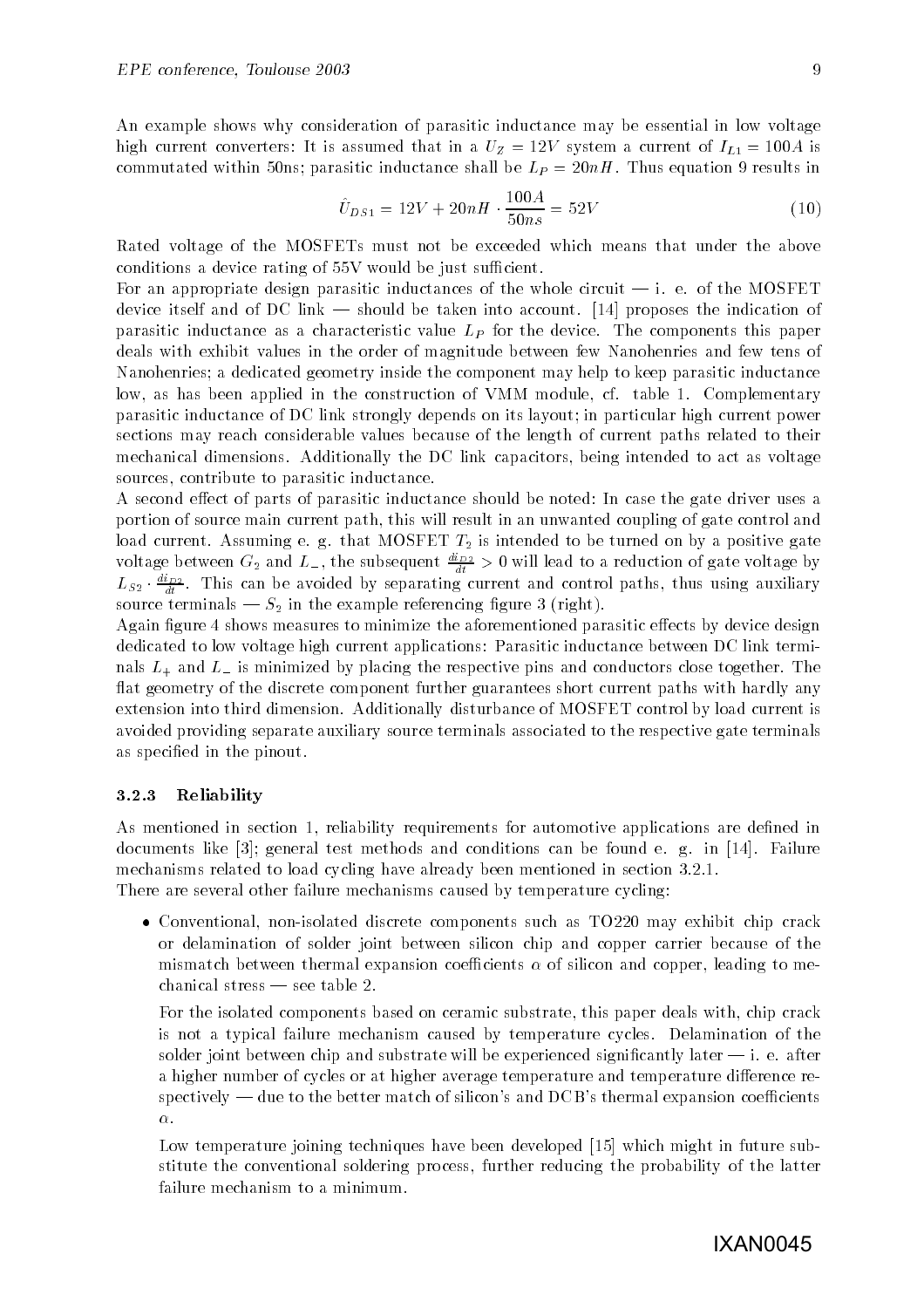Delamination of a large area solder joint between DCB and base plate may occur in case of devices with base plate-

All devices under question in this paper are based on ceramic substrates without additional base plate, which excludes this failure mechanism and additionally saves space, weight and cost-

 Further an interruption of current path is possible e- g- by mechanical destruction of the joint of a terminal to the substrate or of wire bonds.

Table 2: thermal expansion coefficients  $\alpha$  of silicon and different chip carriers, resulting approximate change of length  $\Delta t$  for a length of  $t = 10mm$  and  $\Delta T = 100K$  according to  $\frac{2}{t} = \alpha \cdot \Delta T$ 

| $\frac{\alpha}{10^{-6}\frac{1}{K}}$ | for            | l at                                                   | $\mu$ $m$        |
|-------------------------------------|----------------|--------------------------------------------------------|------------------|
|                                     | $2.53$ silicon | $T = 25^{\circ}C$                                      | 2.53             |
| 7.40                                | l DCB          | $50^{\circ}C \le T \le 200^{\circ}C$                   |                  |
|                                     |                | 16,80   copper   $0^{\circ}C \leq T \leq 100^{\circ}C$ | $\parallel$ 16,8 |

A new composition of direct metal bonded ceramic substrates DAB gives reason to expect a further increase of temperature cycling reliability of the substrate itself as explained in the following section.

# Outlook- DAB Direct Aluminium Bonding

As explained in section - most of the high current low voltage power semiconductor compo nents outlined in gure  $\mathbb{R}$  . The ceramic substrates of  $\mathbb{R}$  is the ceramic substratesan exception: It is a first discrete device currently being under development, using a  $DAB$ direct aluminium bond the substrate direct aluminium bond on an Alo ceramic contrate the substrates of the ceramic however not being bonded with copper but with aluminium sheets on its top and bottom sides-Table 3 indicates some material properties of copper and aluminium for comparison of the two types of substrates

Table 3: electrical, thermal and mechanical characteristics of copper and aluminium

|           | specific el. resistance   therm. conductivity   therm. capacity   specific weight |                      |      |      |
|-----------|-----------------------------------------------------------------------------------|----------------------|------|------|
|           | $\Omega \cdot m$                                                                  | $\frac{W}{m\cdot K}$ | ka K |      |
| copper    | $1.6 \cdot 10^{-8}$                                                               | 398                  |      | 8890 |
| aluminium | $2.4 \cdot 10^{-8}$                                                               | $208\,$              | 392  | 2700 |

Electrical resistance

$$
R = \rho \frac{l}{A} \tag{11}
$$

of a conductor with a length of l mm and a cross section of A mm - - mm where - mm is the thickness of the layer will be R  for DAB aluminium which is higher than for DCB copper metallization- It depends on the total on state resistance of the device whether this increase is of some significance or neglectable.

Thermal resistance from junction to case for a chip with an area of  $25mm^2$  will be some  $\kappa_{thJC} = 1\frac{W}{W}$ . A detailed estimation of thermal resistance with the heat howing through the different layers, taking into account thermal conductivities  $\lambda$  of copper and aluminium according to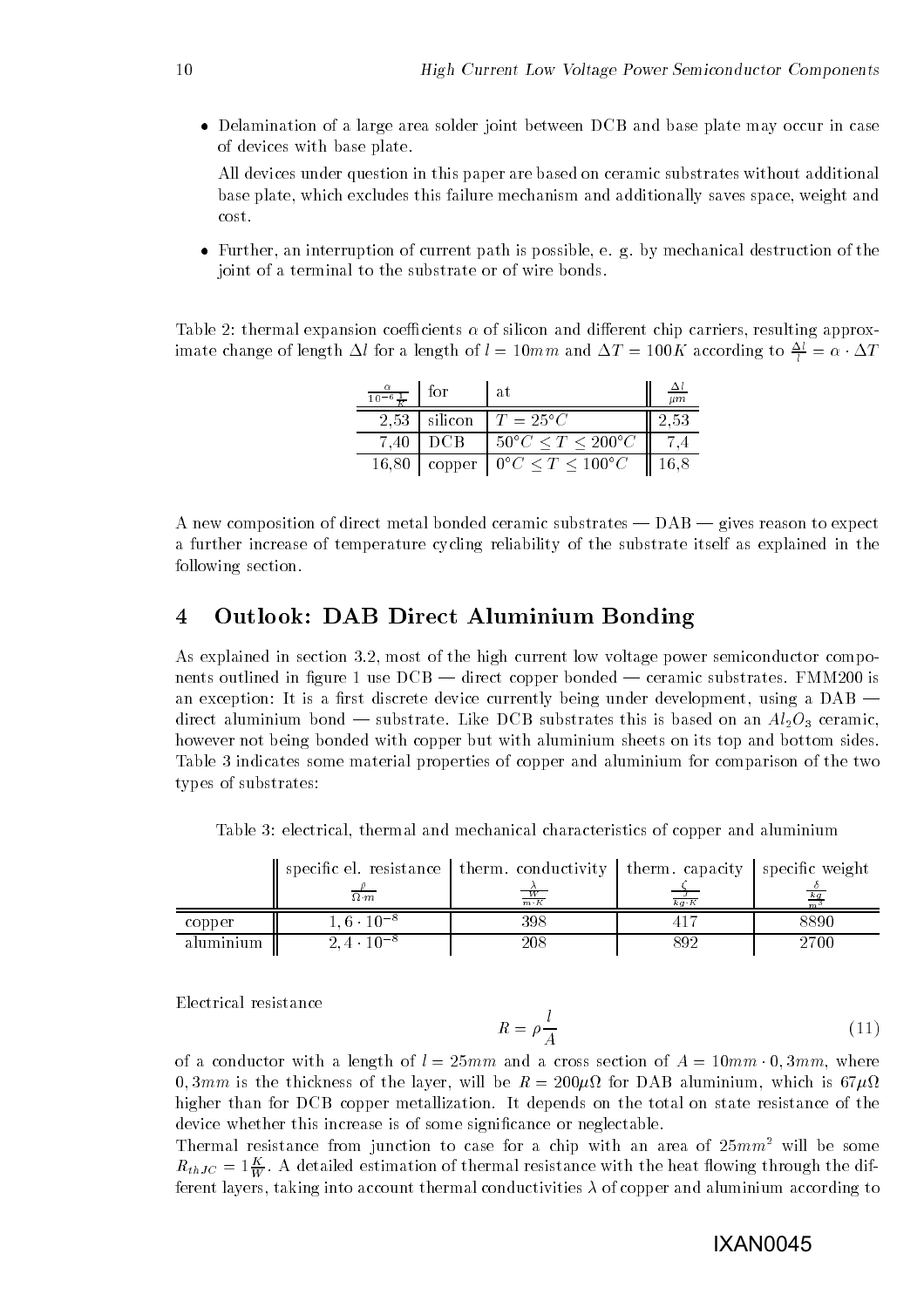table and assuming heat spreading with an angle of in the metal layers results in thermal resistance of DAB being some  $0,045\frac{\varpi}{W}$  — thus less than  $5\%$  — ingher than of DCB, which is well within the typical tolerances of thermal joint of devices being assembled on heatsink using heat transfer paste- The reason for this small change is that the portion of thermal resistance in the metal sheets is low compared in particular to the ceramic layer's.

Mechanically, a minor weight difference of some  $1g$  can be expected between a DAB and DCB  $\alpha$  and  $\alpha$  according to the table  $\alpha$  and the table  $\alpha$  and the table  $\alpha$ 

$$
m = \delta \cdot V \tag{12}
$$

where the variable  $\sim$  ,  $\sim$  ,  $\sim$  ,  $\sim$  the two metal layers of two metal layers of  $\sim$  . The two metal layers of  $\sim$ and based on package geometry-

While basic electrical, thermal and mechanical properties of DAB thus are very similar to DCB's, an even increased level of reliability in case of high amplitude temperature cycling can be expect ed from DAB- The reason is that the ceramic is exposed to signicantly less mechanical stress by the bonded aluminium layers preventing it from cracking- As an experimental proof DAB substrates are currently undergoing extensive temperature cycling tests the results of which are intended to be published in a later paper-

Further, components manufactured on DAB base shall provide an increased strength of the joints between wire bonds and substrate metallization, which in case of DAB both consist of aluminium-alumi probability of this probability of the last failure mechanism listed in section in section - -- The rst DAB based component FMM  consequently is intended to be a vehicle for extensive reliability testing on component level-

## $\overline{5}$ Conclusion

Low voltage power MOSFET components have rapidly developed, thus significantly contributing to efficiency, system integration and reliability of low voltage high current converters such as battery supplied automotive inverters or power electronics for renewable energy systems. Characteristics of state of the art components have come closer to ideal switches'; this leads to parasitic eects previously being neglectable attracting more attention- Approaches for further optimization which are pursued in the course of current research and development work have  $\mathbf{a}$  and introduction of a high current three phase bridge for a high current three phase bridge for a high current three phase bridge for a high current three phase bridge for a high current three phase bridge for a drives, integrated in a single, compact, isolated device, or the use of new materials.

# References

- J- Beretta Power Electronics and Automobile from State of the Art to Future Trends ere er september 1996 i 1996 ble 1996 ble 1996 ble 1996 ble 1996 ble 1996 ble 1997 ble 1997 ble 1997 ble 1997
- F- Vareilhias Smartmos in V Automotive System EPE Conference Graz
- Stress Test Qualication for Discrete Semiconductors AEC ! Q Automotive Electron ics Council Component Technical Committee Rev- B
- $W$  . Let  $W$  and  $W$  to a Sustainable Sources the Way to a Sustainable Energy to a Sustainable Energy to a Sustainable Energy to a Sustainable Energy to a Sustainable Energy to a Sustainable Energy to a Sustainable Energ Supply# EPE Journal Vol- ! No- August
- H- Solmecke Optimierte Stromrichter f\$ur Brennstozellenanlagen Dissertation Fernuniver sität Hagen (Westfalen), 1998
- r de Artik Peters Conrad M-Lappe H-Lappe H-Lappe H-Lappe H-Lappe H-Lappe H-Lappe H-Lappe H-Lappe H-Lappe H-La